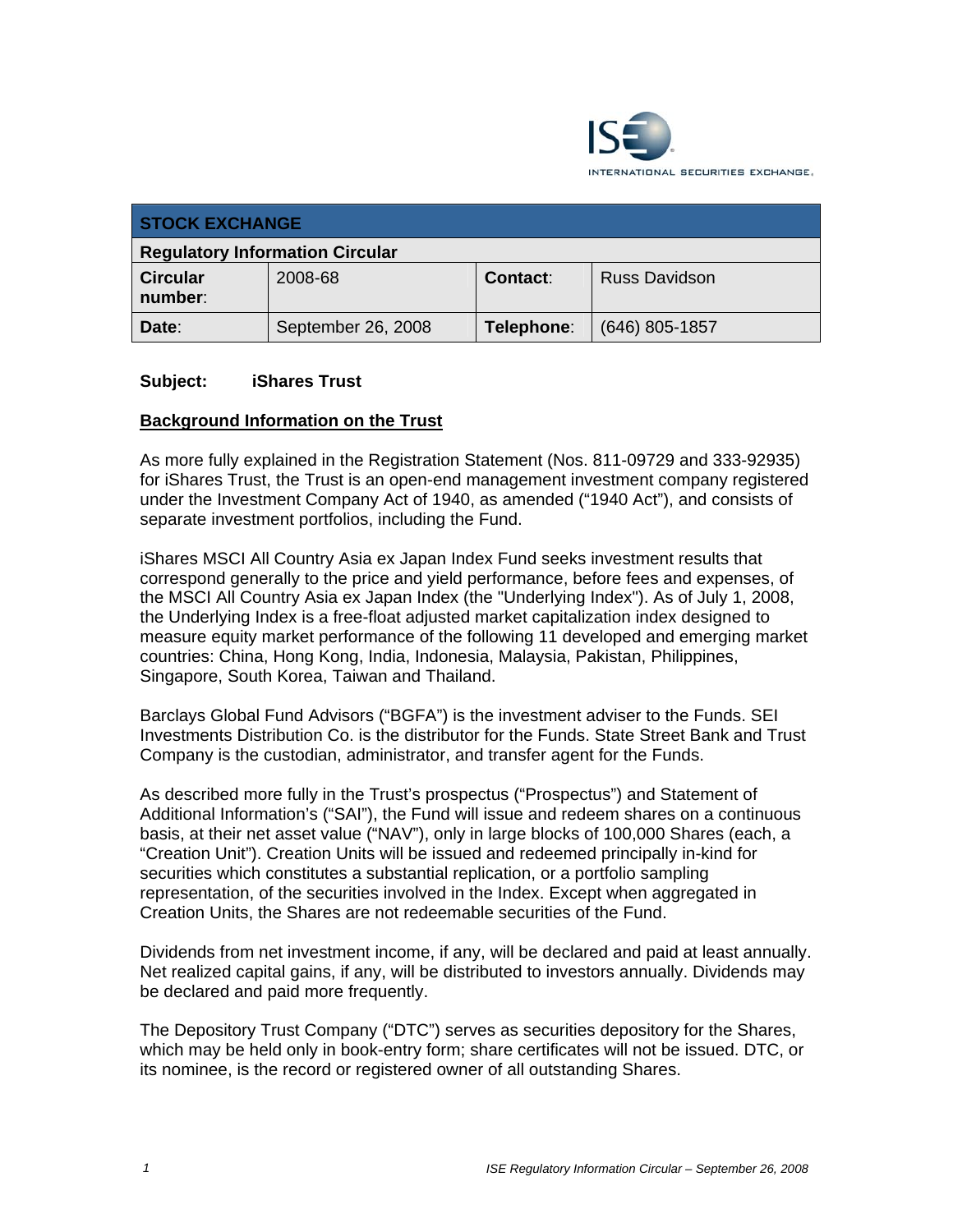The NAV of the Fund will be determined once daily at the close of trading (normally, 4:00 p.m. Eastern Standard Time ("ET")) on each day that the New York Stock Exchange is open for business (a "Business Day"). NAV is calculated by dividing the current market value of the net assets of the Fund (i.e., the total value of its assets less all liabilities) by the total number of Shares outstanding, generally rounded to the nearest cent. NAV will be available from the Distributor and will also available to National Securities Clearing Corporation ("NSCC") participants through data made available from NSCC.

The Trust's registration statement describes the various fees and expenses for the Fund's Shares. For a more complete description of the Fund and the Index, visit www.iShares.com.

# **Purchases and Redemptions in Creation Unit Size**

Equity Electronic Access Members ("Equity EAMs") are hereby informed that procedures for purchases and redemptions of Shares in Creation Units are described in the Trust's Prospectus and Statement of Additional Information and that Shares are not individually redeemable but are redeemable only in Creation Unit aggregations or multiples thereof.

# **Principal Risks**

Interested persons are referred to the Prospectuses for a description of risks associated with an investment in the Shares. These risks include the risk that the Fund's return may not match the return of the Index for a number of reasons including the incursion by the Fund of operating expenses and costs not applicable to the Index. In addition, as noted in the Prospectus, the Shares may trade at market prices that may differ from their NAV. The NAV of the Shares will fluctuate with changes in the market value of the Fund's holdings. The market prices of the Shares will fluctuate in accordance with changes in NAV as well as the supply and demand for the Share.

# **Exchange Rules Applicable to Trading in the Shares**

The Shares are considered equity securities, thus rendering trading in the Shares subject to the Exchange's existing rules governing the trading of equity securities.

# **Trading Hours**

The Shares will trade on ISE between 9:00 a.m. and 4:00 p.m. ET.

Equity EAMs trading the Shares during the Pre-Market Session are exposed to the risk of the lack of the calculation or dissemination of underlying index value or intraday indicative value ("IIV"). For certain derivative securities products, an updated underlying index value or IIV may not be calculated or publicly disseminated in the Pre-Market hours. Since the underlying index value and IIV are not calculated or widely disseminated during Pre-Market hours, an investor who is unable to calculate implied values for certain derivative securities products during Pre-Market hours may be at a disadvantage to market professionals.

# **Trading Halts**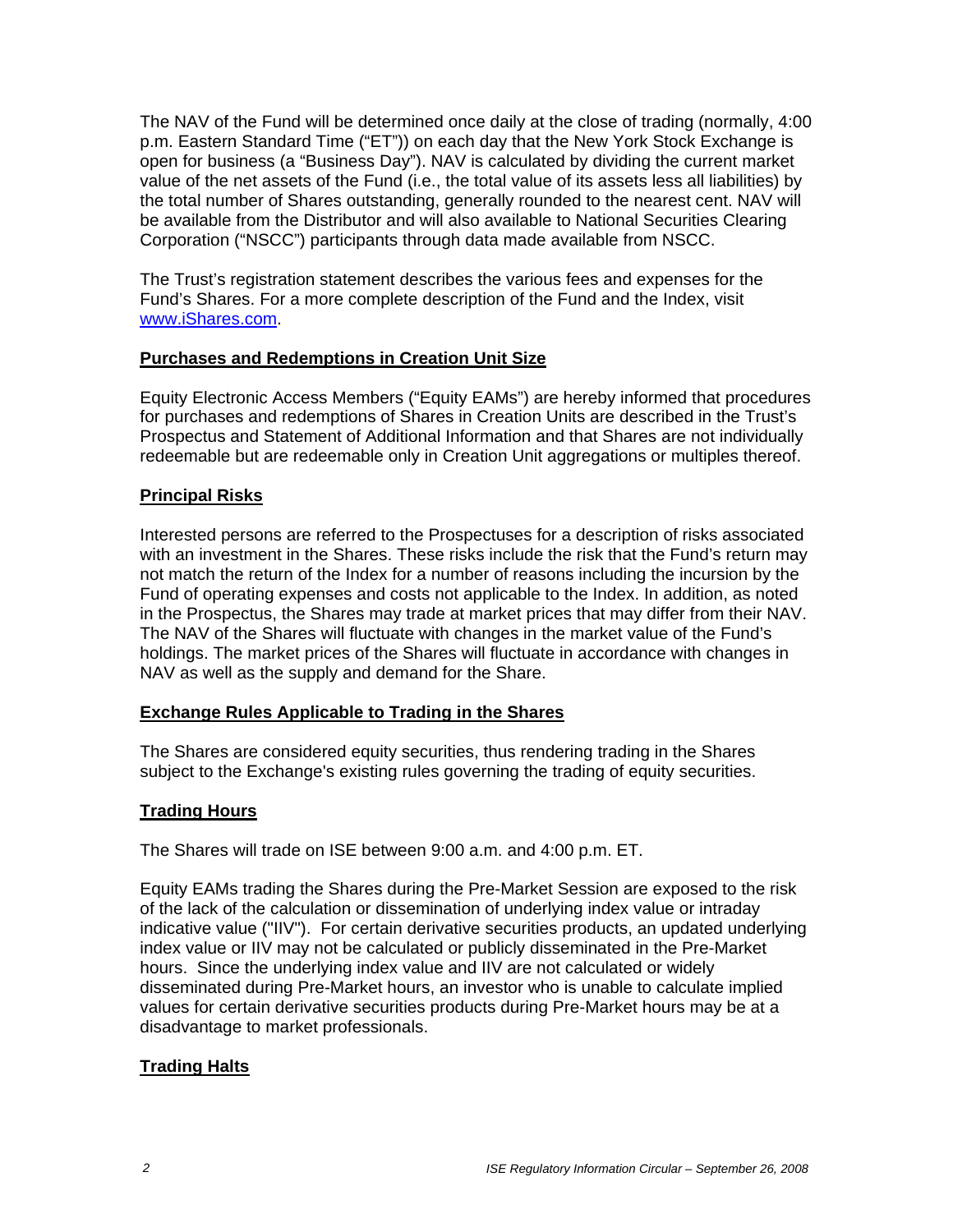ISE will halt trading in the Shares of a Trust in accordance with ISE Rule 2101(a)(2)(iii). The grounds for a halt under this Rule include a halt by the primary market because it stops trading the Shares and/or a halt because dissemination of the IIV or applicable currency spot price has ceased, or a halt for other regulatory reasons. In addition, ISE will stop trading the Shares of a Trust if the primary market de-lists the Shares.

#### **Delivery of a Prospectus**

Pursuant to federal securities laws, investors purchasing Shares must receive a prospectus prior to or concurrently with the confirmation of a transaction. Investors purchasing Shares directly from the Fund (by delivery of the Deposit Amount) must also receive a prospectus.

Prospectuses may be obtained through the Distributor or on the Fund's website. The Prospectus does not contain all of the information set forth in the registration statement (including the exhibits to the registration statement), parts of which have been omitted in accordance with the rules and regulations of the SEC. For further information about the Fund, please refer to the Trust's registration statement.

# **Regulation M Exemptions**

Generally, Rules 101 and 102 of Regulation M prohibit any "distribution participant" and its "affiliated purchasers" from bidding for, purchasing, or attempting to induce any person to bid for or purchase any security which is the subject of a distribution until after the applicable restricted period, except as specifically permitted in Regulation M. The provisions of the Rules apply to underwriters, prospective underwriters, brokers, dealers, and other persons who have agreed to participate or are participating in a distribution of securities.

The Commission issued a No-Action Letter by which persons participating in a distribution of shares of a fund may engage in secondary market transactions in such shares during their participation in such a distribution, despite the requirements of from Rule 101 under Regulation M. In addition, the SEC has permitted persons who may be deemed to be participating in the distribution of shares of a fund (i) to purchase securities for the purpose of purchasing creation unit aggregations of fund shares and (ii) to tender securities for redemption in Creation Unit Aggregations. Further, the Commission has clarified that the tender of fund shares to the Fund for redemption does not constitute a bid for or purchase of any of the Funds' securities during the restricted period of Rule 101. The Commission has issued a No-Action Letter to paragraph (e) of Rule 102 under Regulation M which allow the redemption of fund shares in creation unit aggregations during the continuous offering of shares.

# **Customer Confirmations for Creation or Redemption of Fund Shares (SEC Rule 10b-10)**

Broker–dealers who handle purchases or redemptions of Fund shares in Creation Units for customers will be permitted to provide such customers with a statement of the number of Creation Unit Aggregations created or redeemed without providing a statement of the identity, number and price of shares of the individual securities tendered to the Fund for purposes of purchasing creation unit aggregations ("Deposit Securities") or the identity, number and price of shares to be delivered by the Trust to the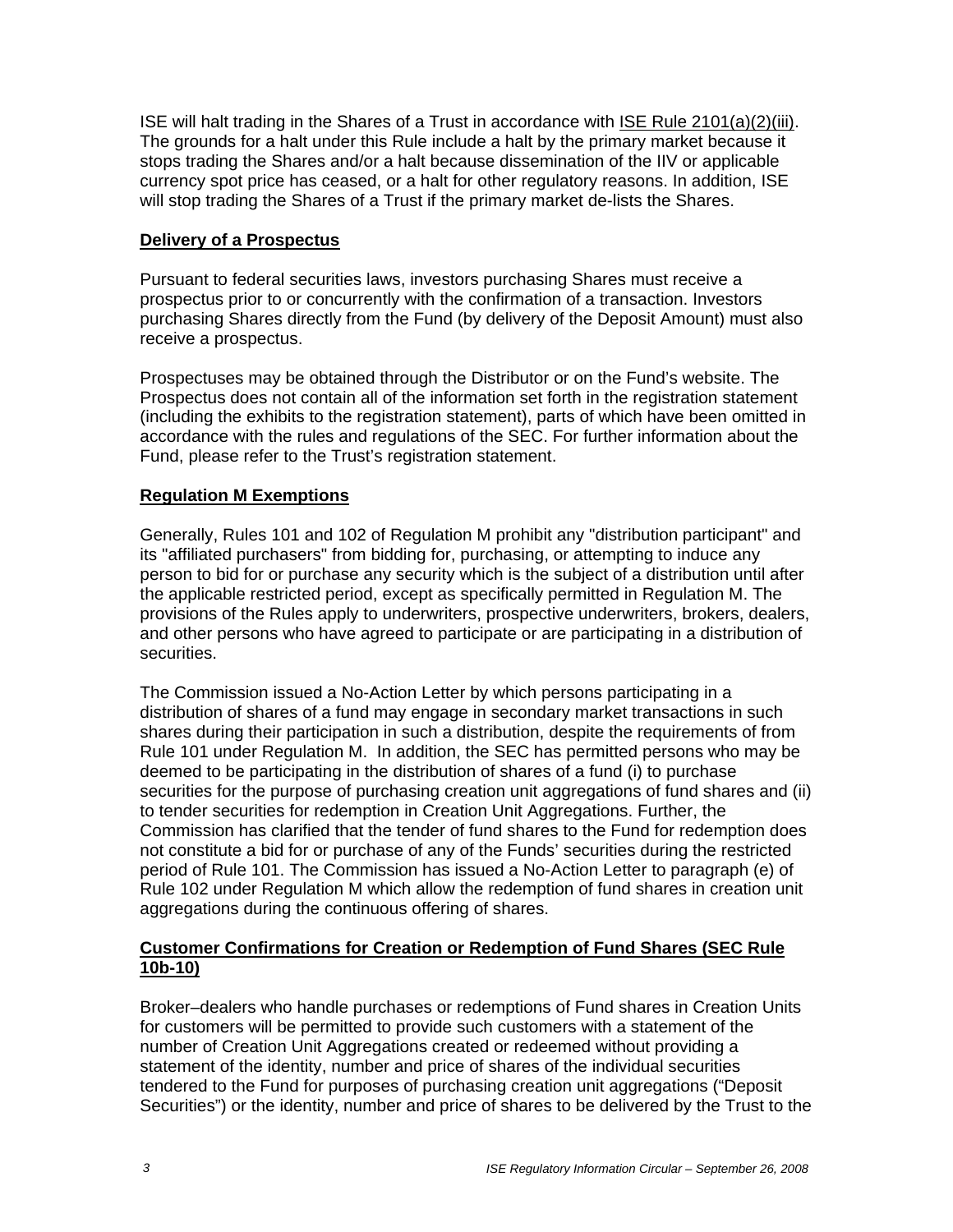redeeming holder ("Redemption Securities"). The composition of the securities required to be tendered to the Fund for creation purposes and of the securities to be delivered on redemption will be disseminated each business day and will be applicable to requests for creations or redemption, as the case may be, on that day. This exemptive relief under Rule 10b-10 with respect to creations and redemptions is subject to the following conditions:

(1) Confirmations to customers engaging in creations or redemptions must state that all information required by Rule 10b-10 will be provided upon request;

(2) Any such request by a customer for information required by Rule 10b-10 will be filed in a timely manner, in accordance with Rule 10b-10(c);

(3) Except for the identity, number and price of shares of the component securities of the Deposit Securities and Redemption Securities, as described above, confirmations to customers must disclose all other information required by Rule 10b-10(a).

# **SEC Rule 14e-5**

The Commission has permitted any person acting as a dealer-manager of a tender offer for a component security of fund (1) to redeem fund shares in creation unit aggregations from the issuer that may include a security subject to such tender offer and (2) to purchase fund shares during such tender offer. In addition, a No-Action has been issued under Rule 14e-5 states that if a broker-dealer acting as a dealer-manager of a tender offer for a security of the Fund purchases or arranges to purchase such securities in the secondary market for the purpose of tendering such securities to purchase one or more creation unit aggregations of shares, it must be made in conformance with the following:

(i) such bids or purchases are effected in the ordinary course of business, in connection with a basket of 20 or more securities in which any security that is the subject of a distribution, or any reference security, does not comprise more than 5% of the value of the basket purchased; or

(ii) purchases are effected as adjustments to such basket in the ordinary course of business as a result of a change in the composition of the underlying index; and

(iii) such bids or purchases are not effected for the purpose of facilitating such tender offer.

#### **Section 11(d)(1); SEC Rules 11d1-1 and 11d1-2**

Section 11(d)(1) of the Act generally prohibits a person who is both a broker and a dealer from effecting any transaction in which the broker-dealer extends credit to a customer on any security which was part of a new issue in the distribution of which he participated as a member of a selling syndicate or group within thirty days prior to such transaction. The Commission has clarified that Section 11(d)(1) does not apply to broker-dealers that are not authorized participants (and, therefore, do not create creation unit aggregations) that engage in both proprietary and customer transactions in shares of a fund in the secondary market, and for broker-dealer authorized participants that engage in creations of creation unit aggregations. This relief is subject to specific conditions, including the condition that such broker-dealer (whether or not an authorized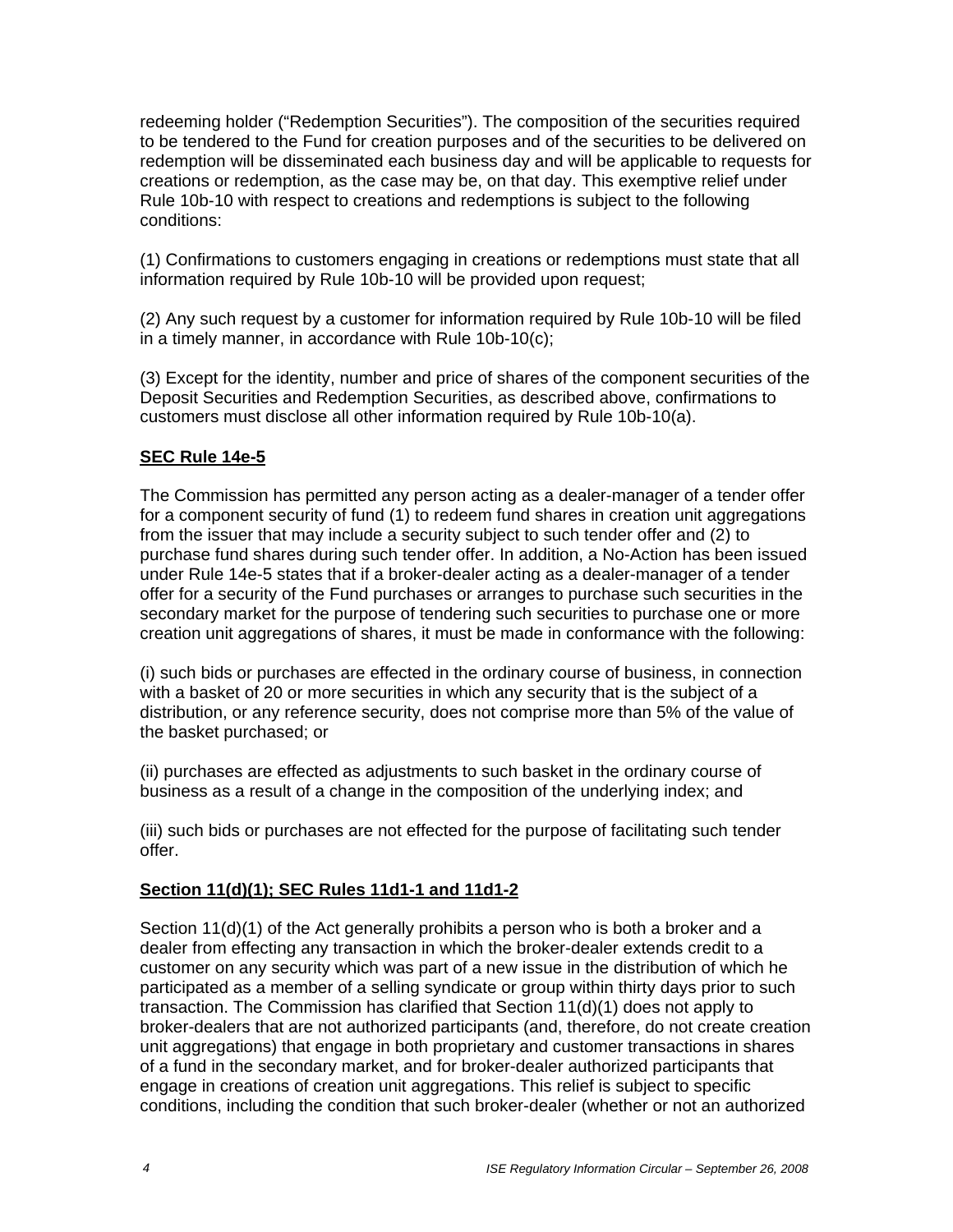participant) does not, directly or indirectly, receive from the fund complex any payment, compensation or other economic incentive to promote or sell the shares of a fund to persons outside the fund complex, other than non-cash compensation permitted under NASD Rule 2830 (I)(5)(A), (B) or (C). See letter dated November 22, 2005 from Brian A Bussey, Assistant Chief Counsel, SEC Division of Market Regulation, to Barclays Global Investors, N.A., dated November 22, 2005. The Commission has issued a No-Action Letter under Section 11(d)(1) of the Act states that broker-dealers may treat shares of a fund, for purposes of Rule 11d1-2, as "securities issued by a registered open-end investment company as defined in the Investment Company Act" and thereby extend credit or maintain or arrange for the extension or maintenance of credit on shares that have been owned by the persons to whom credit is provided for more than 30 days, in reliance on the exemption contained in the rule.

# **SEC Rule 15c1-5 and 15c1-6**

The Commission has issued a No-Action letter with respect to Rule 15c1-5 and Rule 15c1-6 as to the required disclosure of control by a broker or dealer with respect to creations and redemptions of fund shares and secondary market transactions therein.

**This Regulatory Information Bulletin is not a statutory Prospectus. Equity EAMs should consult the Trust's Registration Statement, SAI, Prospectus and the Fund's website for relevant information.**